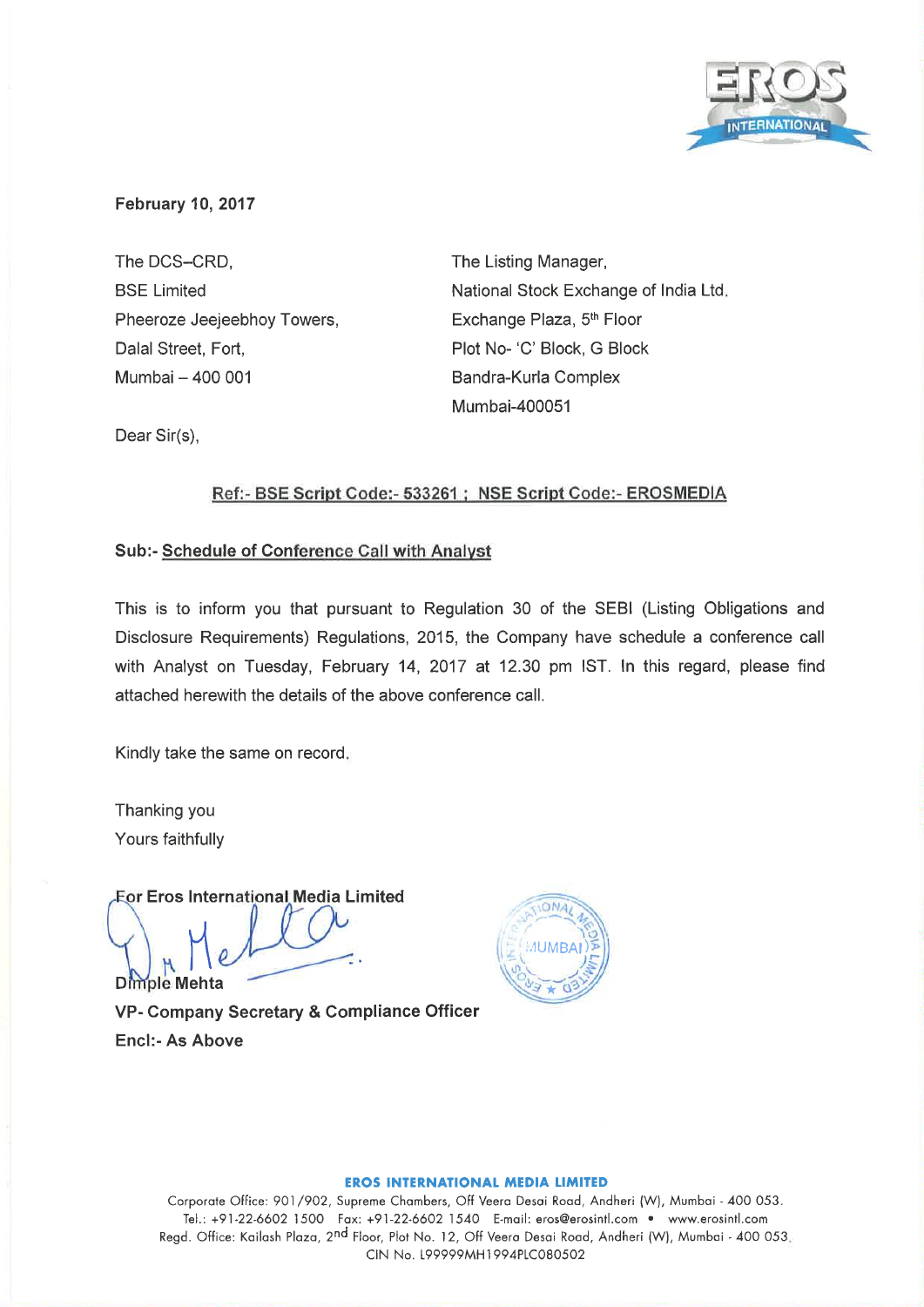

# **Eros International Media Limited** Q3 & 9M FY2017 Conference Call to be organized on Tuesday, February 14, 2017 at 12.30 pm IST

Eros International Media Limited (Eros International), a leading global company in the Indian film entertainment industry, will organize a conference call for investors and analysts on Tuesday, February 14, 2017 at 12.30 pm IST.

Senior Management team will represent Eros International on the call.

The conference call will be initiated with a brief management discussion on the Q3 & 9M FY2017 results performance, followed by an interactive Question & Answer session.

#### Details of the conference call are as under:

| <b>Time</b>                                  | 12.30 PM IST, Tuesday, February 14, 2017 |
|----------------------------------------------|------------------------------------------|
| Conference dial-in-Numbers                   | +91 22 3938 1071 (Main access number)    |
| Conference dial-in - International<br>Access | Hong Kong: 800 964 448                   |
|                                              | Singapore: 800 101 2045                  |
|                                              | UK: 0 808 101 1573                       |
|                                              | USA: 1866 746 2133                       |